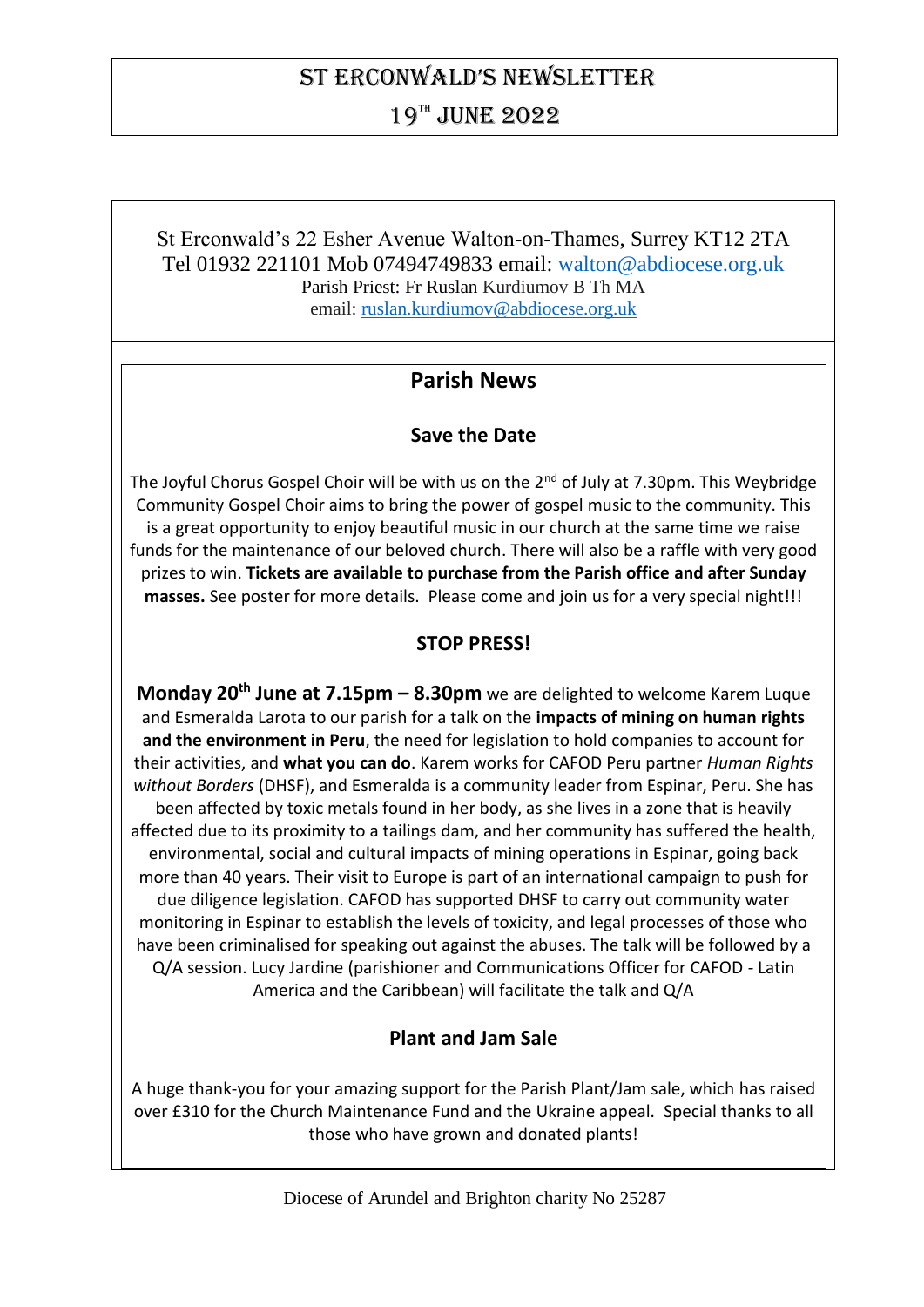# **Charity Play in the Hall**

**Crazy Baby**: a modern adaptation of Romeo and Juliet in the digital age. This play is all about mental health. All proceeds will go to Eikon charity. This charity helps young people's mental health in Surrey.

Saturday 25th June 7-9 in St Erconwald's Hall. To get your tickets please email [dannyoscarrutilio@yahoo.com](mailto:dannyoscarrutilio@yahoo.com)

# **THE GIFT OF BEING YOU! JUNE 25th 2022**

How can women in Scripture help us to affirm and develop our gifts in the Church? What formation do we need?

The National Board of Catholic Women is delighted to present this online webinar in which FLEUR DORRELL will present some Biblical heroines and reflect on our faith, roles and talents as Catholic women.

11am - 12.30 Join us individually or as a group Zoom link: Meeting ID: 834 9727 4469 Passcode: 725729

# **Diocesan run events:**

## **Young Adults (18-35) North Downs Walk – Saturday 2 July 11.30-3pm**

We gather together for Mass at St Joseph's in Dorking and then explore the local area together, joined by members of the Diocesan Vocations Team – have your best questions ready! Contact our Diocesan Youth Adviser E[:lizzie.wakeling@abdiocese.org.uk](mailto:lizzie.wakeling@abdiocese.org.uk) for more information.

#### **The World Meeting of Families 22-26 June 2022**

Pope Francis said "there is no such thing as a perfect family, there are always buts". In his prayer intention for June, Pope Francis focused on the upcoming World Meeting of Families. He said *"The family is the place where we learn to live with one another, to live with young people and with those who are older. And by being united in our differences young people, the elderly, adults, children—we evangelize with our example of life."* He reminded us that God is always with us "*He remains with us at all times in the swaying of the boat tossed by the sea: when we argue, when we suffer, when we're joyful, the Lord is there and accompanies us, helps us, and corrects us*." As we draw closer to the celebrations on the 10<sup>th</sup> World Meeting of families let us recall our inner sense of holiness." *Let us pray for Christian families around the world. May each and every family embody and experience unconditional love and advance in holiness in their daily lives."* To find out more about the World meeting of families go to W: [World Meeting of Families](https://www.romefamily2022.com/en/)  2022 Rome - [#WMOF22 \(romefamily2022.com\)](https://www.romefamily2022.com/en/)

**Refugee Crisis Coffee Morning with Bishop Richard, Saturday 25 June at 11.30am.** Bishop Richard will be hosting an informal coffee morning to discuss our response to the refugee crisis, at St Gabriel's Hall, Billingshurst, RH14 9QH. Everyone is very welcome, to reserve your free place please sign up here:

<https://abdiocese.churchsuite.com/events/an04uoxn>

Diocese of Arundel and Brighton charity No 25287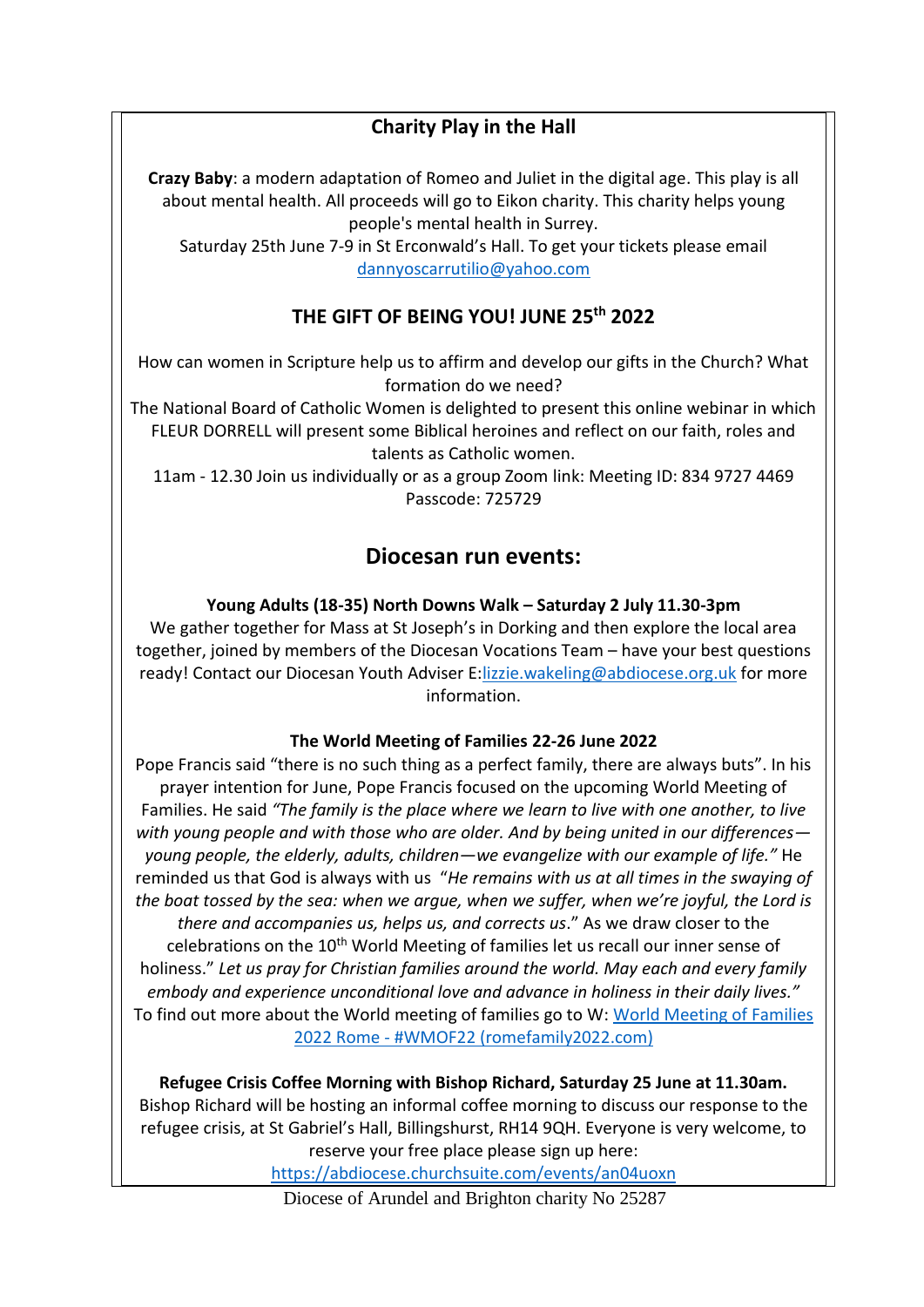| Mass Intentions and Mass Times: Week commencing 20 <sup>th</sup> June |                    |                                        |  |  |
|-----------------------------------------------------------------------|--------------------|----------------------------------------|--|--|
| Date                                                                  | Time               | Mass Intention                         |  |  |
| Sat 18 June                                                           | 9.30am             | <b>NO MASS</b>                         |  |  |
|                                                                       | 2.00 <sub>pm</sub> | <b>First Holy Communion Mass</b>       |  |  |
|                                                                       | 4.45pm             | Italian Mass                           |  |  |
|                                                                       | 6.00pm             | Parishioners                           |  |  |
| Sun 19 June                                                           | 9.15am             | Mollie Smith RIP                       |  |  |
|                                                                       | 11.15am            | Recovery of James De Leon-Hopkins      |  |  |
| Mond 20 June                                                          | 9.30am             | <b>Gerald Frawley RIP</b>              |  |  |
| Tues 21 June                                                          | 9.30am             | Samantha Matthews RIP                  |  |  |
| Wed 22 June                                                           | 9.30am             | Yat Hop Sin and Hoing RIP              |  |  |
|                                                                       | Rosary             |                                        |  |  |
| Thurs 23 June                                                         | No mass            |                                        |  |  |
| Fri 24 June                                                           | 9.30am             | Ruby Mitchell RIP                      |  |  |
| Sat 25 June                                                           | 9.30am             | Good health of Ian and Anne Richardson |  |  |
|                                                                       | 4.45pm             | Italian Mass                           |  |  |
|                                                                       | 6.00 <sub>pm</sub> | Sullivan and Mulgrew's families        |  |  |
| Sun 26 June                                                           | 9.15am             | Parishioners                           |  |  |
|                                                                       | 11.15am            | Larry Freeman RIP                      |  |  |

#### **Rosary**

We will be praying the Rosary every Wednesday after mass. Please join us after 9.30 mass.

## **Please pray for those who have asked for our prayers:**

*Margaret (Maggie) Hawkes, Anna Sartori, Nicoletta Lanzisera, Rose Collins, Carmen Galanty, Patrick Russell, Ann Griffin, Ann Lane, Dina Yates, Manuel and Jackie Faraldo, Andres Gomez, Christian Misuraca, Christopher Clifford and Catherine Browle. Jerry Riordan, Pia Nelson, June Ellis, Shirley Rhodhes, John Lydon, James De Leons-Hopkins, Sheila Tickner, Anne Richardson, Paul Bahoshy, Angela Collins*

#### Dear Parishioners,

as you know we keep a section of our Newsletter specifically for those in need of our prayers, whether they are sick, housebound or just in need of extra prayer. If you would like your name or someone you know to be added to the list, then please let the office know. If you are submitting on behalf of someone else, please get their permission first. If you are sick or unwell and would like only Fr Ruslan to know but not have your name in the newsletter just let us know and this can be accommodated.

Fr Ruslan is very aware that we have a number of parishioners that are too poorly to come to Church. He would like to meet these parishioners at different times throughout the year in their homes. He can offer the Sacraments of Reconciliation, Communion and anointing of the sick or just say hello. Everyone is important to us in this Church. If you have not been able to get to church because you are too poorly or a vulnerable person, please reach out to either Susana in the office, Fr Ruslan himself in confidence or Ann Mehan. Susana and Ann will work with Fr Ruslan to try to schedule visits. Feel free to contact us. God Bless.